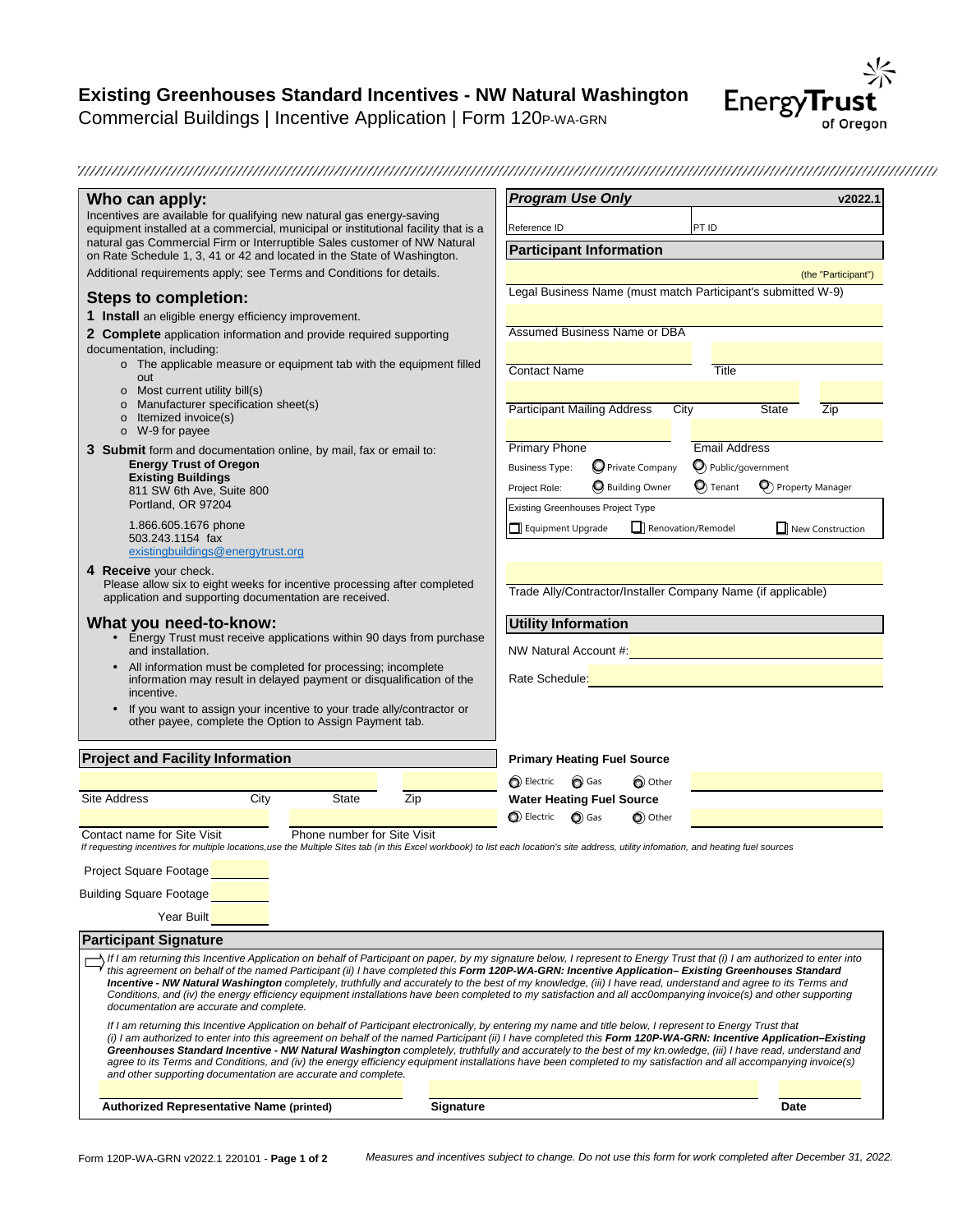## **Existing Greenhouses Standard Incentives - NW Natural Washington** Commercial Buildings | Incentive Application | Form 120P-WA-GRN



#### 

#### **TERMS AND CONDITIONS**

**1. APPLICATION**: All required information must be submitted before this application will be processed. **Energy Trust must receive a complete application, with all required accompanying documentation, within 90 days of equipment purchase and installation in order to qualify for incentives.** Participant represents that the information and documentation it submits in support of this application shall be complete, truthful and accurate. By submitting this application to Energy Trust, Participant represents that none of the equipment requesting incentives has already received an Energy Trust incentive at the time of purchase. Equipment that has received an Energy Trust incentive via another program offering is not eligible for any additional Energy Trust incentive funding. Participant should retain a copy of this application and any accompanying documentation submitted to Energy Trust. Energy Trust's Existing Buildings Program Management Contractor (PMC) provides services for the Program on behalf of Energy Trust. Neither Energy Trust nor the PMC will be responsible for any lost documentation pertaining to this application.

**2. ELIGIBILITY:** Program incentives are available for qualifying, new natural gas energy-saving equipment installed at a commercial, municipal or institutional facility that is a natural gas Commercial Firm or Interruptible Sales customer of NW Natural on Rate Schedule 1, 3, 41, or 42 and located in the State of Washington. Final determination of eligibility for incentives shall rest solely with Energy Trust.

**3. PAYMENT:** Incentives will be paid to Participant (at the mailing address indicated) unless Participant indicates otherwise in the Option to Assign Payment section of this application, following (i) installation of qualifying energy efficient equipment, at the site address(es) listed, in accordance with Program requirements, (ii) submission of this completed application, a complete, accurate and verifiable *IRS Form W-9 (Request for Taxpayer Identification Number and Certification)* for payee, and all required accompanying project cost documentation, and (iii) satisfactory completion of a post-installation verification, if required. Please allow 60 days from Energy Trust's receipt of all information for delivery of payment. Failure to deliver all required documentation may result in a delay or withholding of payment.

**4. PROJECT COST DOCUMENTATION:** Participant must submit all sales slips, invoices, manufacturer specification sheets and other pertinent documents itemizing the equipment purchased and installed. Documentation submitted must show (i) the date of purchase and itemized price paid, (ii) size, type, make, and model or part number of equipment purchased, and (iii) a description of any installation or other labor charges. Certain equipment may require additional documentation as indicated in the energy efficiency specifications. Energy Trust reserves the right to request additional documentation as necessary for it to determine incentive eligibility and payment amount. If Participant is leveraging external funding sources to directly reduce all or a portion of the final project costs incurred by Participant for the purchase and installation of the specified energy-efficiency equipment (for example, state/federal funding, grants, discounts, rebates, incentives or other similar types of consideration) then Participant is required to notify Energy Trust in writing when submitting the project completion documentation and Energy Trust's incentive will not exceed an amount equal to the total eligible project costs minus such external funds.

**5. INCENTIVES: Funds for incentives are limited and subject to budget availability. Program requirements, including incentive levels and limits, are subject to change and may vary by utility territory depending on the pace and demand in each territory and available incentive budget**. Final determination of eligibility for Energy Trust incentives rests solely with Energy Trust. The total incentive provided (i) will depend upon the incentive amounts in effect, as posted on Energy Trust's website, as of the equipment purchase or installation date, and (ii) will never exceed the total eligible project cost or a maximum of \$75,000. If any bonus amounts are available for qualifying equipment, the base incentive plus the bonus incentive(s) will never exceed the total documented eligible cost of the qualifying equipment. Incentives paid to any Participant for all applications submitted to Program are limited to a maximum of \$75,000 per site per year.

**6. VERIFICATION**: Equipment installations may be selected for a post-installation verification review. Should Participant's facility be chosen for a post-installation verification of the equipment, satisfactory completion of that verification has to occur before payment is issued. This verification is for the purpose of incentive payment only. No warranty is implied.

**7. TAX LIABILITY:** Energy Trust is not responsible for any tax liability which may be imposed on the Participant as a result of any incentive payment. Energy Trust is not providing tax advice, and any communication by Energy Trust is not intended or written to be used, and cannot be used, for the purpose of avoiding penalties under the Internal Revenue Code.

**8. NO ENDORSEMENT:** Energy Trust does not endorse any particular manufacturer, contractor or product in promoting the Program. The fact that the names of particular manufacturers, contractors, products or systems may appear on this application or elsewhere in the Program does not constitute an endorsement. Manufacturers, contractors, products or systems not mentioned are not implied to be unsuitable or defective in any way.

**9. ELIGIBLE PRODUCTS:** Products must be new and must meet Energy Trust energy efficiency specifications to qualify. These specifications may be found on the web at http://energytrust.org/commercial and are subject to change. If you or your vendor are not sure of the specifications, please call Energy Trust before proceeding.

**10. EQUIPMENT INSTALLATION:** Participant represents that (i) Participant has the right to install the energy saving equipment on the property and site(s) on which the equipment is installed and that any necessary consents have been obtained, and (ii) that all equipment installed and work performed complies with all federal, state, and local safety, building and environmental codes, and any manufacturer instructions.

**11. ACCESS AND EVALUATION:** Energy Trust and/or its representatives may request access to the property. Participant agrees to cooperate with evaluation as a requirement of this incentive agreement with Energy Trust. Participant agrees to provide Energy Trust and its representatives with (i) reasonable access to the project site(s), obtaining any and all necessary consents, (ii) requested project documentation related to the installed equipment, and (iii) information about the energy use and operations of the equipment and/or project site(s) for the purposes of evaluating the energy savings during or after project completion. Participant further agrees that Energy Trust and its representatives may inform subsequent owners of the project site(s) that Energy Trust has provided service to the project site(s) for the sole purpose of evaluating and facilitating Energy Trust program services.

**12. DISCLAIMER / NO LIABILITY: In connection with some applications, Energy Trust will provide incentive funding for energy-saving equipment. Participant understands that, while Energy Trust may provide incentives, neither Energy Trust nor the PMC are supervising any work performed for Participant, and neither Energy Trust nor the PMC are responsible in any way for proper completion of that work or proper performance of any equipment purchased. Participant assumes the risk of any loss or damage(s) that Participant may suffer in connection with the installation of the equipment. Energy Trust does not guarantee any particular energy savings results by its approval of this application, or by any other of its actions.**

**13. GOVERNING LAW:** This agreement shall be exclusively governed by and construed in accordance with the laws of the state of Oregon, without regard to any conflicts of laws rules thereof.

**14. ENERGY INFORMATION RELEASE:** Participant hereby confirms that it has reasonably attempted to identify all of its utility accounts for its identified site(s) in this incentive application. By signing and submitting this incentive application to Energy Trust, Participant authorizes Energy Trust to access its energy usage data for all of Participant's utility accounts for the identified site(s), including those utility accounts identified in this incentive application and any other of Participant's utility accounts that may be associated with such site(s) that Participant is not able to reasonably identify at this time. Participant agrees to provide other reasonable assistance to lead and the more to exper<br>Energy Trust to obtain such information. Participant further authorizes Energy Trust to discuss its energy efficiency efforts with its utility account representative(s).

15. INFORMATION RELEASE: Participant agrees that Energy Trust may include<br>some or all of the following information in reports to Bonneville Power Administration,<br>the legislature, the Oregon Public Utility Commission (OPUC) agencies as necessary to meet Energy Trust's responsibilities and regulatory requirements: Participant name, site address, general description of the type of energy saving or renewable project implemented (e.g. lighting, HVAC, solar PV), Energy Trust services or incentive payments provided to the Participant, and any energy saved or generated as a result of Energy Trust services or incentives. Energy Trust will treat all other information gathered as confidential and report it to such agencies only in the aggregate.

**16. SIGNATURES:** Documents transmitted with faxed, scanned or digital signature shall be deemed to be original signatures. At the request of Energy Trust, Participant shall confirm signature by providing an original document.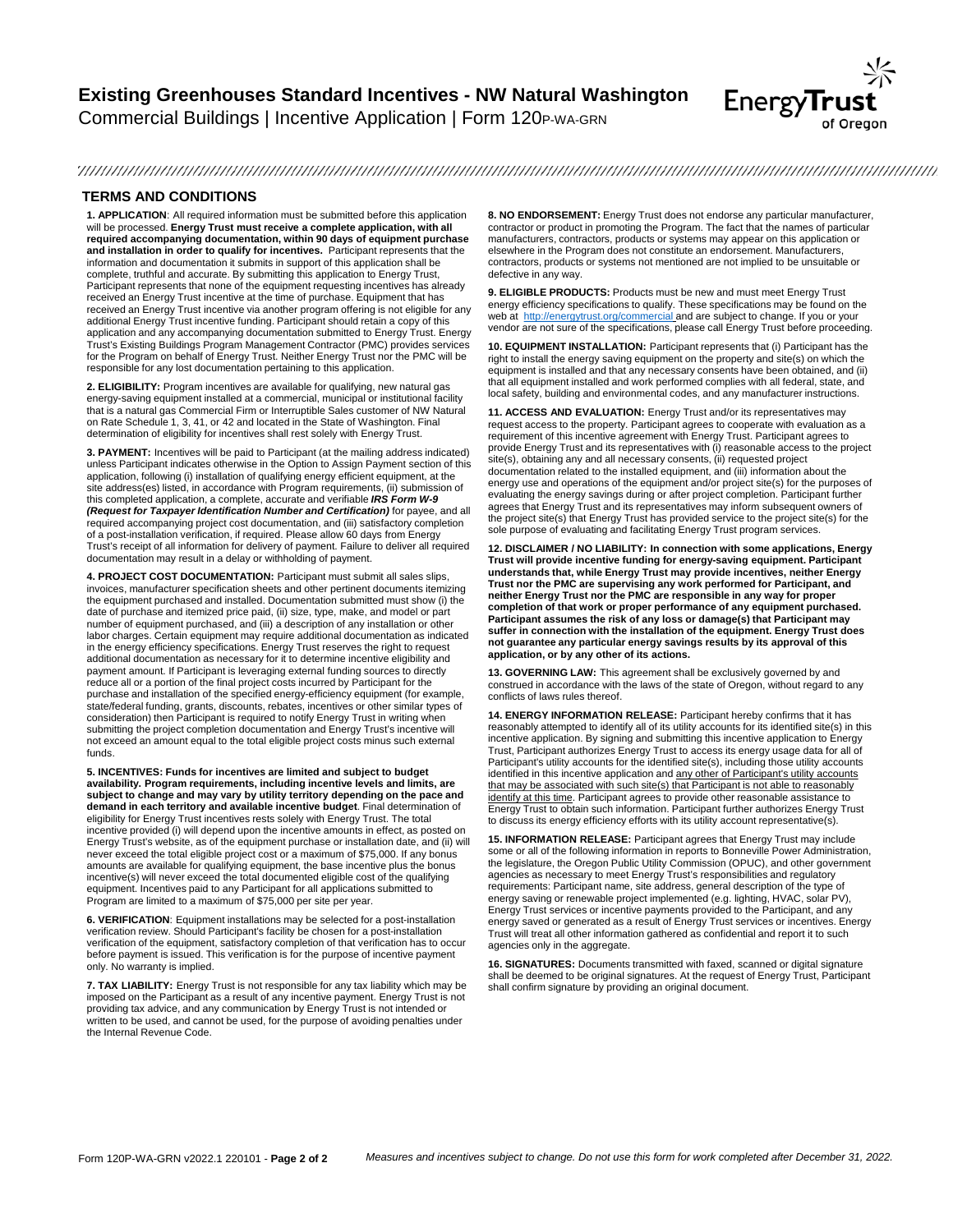## **Existing Greenhouses Standard Incentives - NW Natural Washington**

Commercial Buildings | Incentive Application | Form 120P-WA-GRN



**TRC is a Program Management Contractor for Energy Trust of Oregon.** *Program Use Only* **<b>Program Use Only v2022.1** Reference ID PT ID **Multiple Sites Location (Bldg Name / Store #) Site Address City State Gas Utility Gas Account Number Gas Rate Schedule Primary Heating Water Heating Fuel Source Fuel Source** (select) (select) (select) (select) (select) (select) (select) (select) (select) (select) (select) (select) (select) (select) (select) (select) (select) (select) (select) (select) (select) (select) (select) (select) (select) (select) (select) (select) (select) (select) (select) (select) (select) (select) (select) (select)  $\frac{1}{\left(\text{Sélet} \right)}$  (select)  $\frac{1}{\left(\text{Sélet} \right)}$ None **T Electric** Other None Record Report of the Electric Other<br>selection of the Electric Contract of the Selection of the Selection of the Selection of the Selection of the<br>Selection of the Selection of the Selection of the Selection of the Sel None Record Report of the Electric Other None Reserves and the Electric Other Reserves and the Electric Other Reserves and the Electric Communist Select<br>
Selection Selection Selection Selection Selection Selection Selection Selection Selection Selection Selection **None** Properties and the Electric Other Research Contract and the Electric Contract of Selection Contract and the Selection of the Selection of the Selection of the Selection of the Selection of the Selection of the Selec None Reserved and the Electric Other<br>selection of the Electric Computer of the Electric Computer of the Electric Computer of the Electric Computer<br>Selection of the Electric Computer of the Electric Computer of the Electric None Records Report Following Selectric Cother **Electric** Cthere **Electric** Cthere **Electric** Cther None **Electric Other** None **Electric Delaware Electric Delaware Electric Delaware Electric Delaware Electric Delaware Electric Delaware**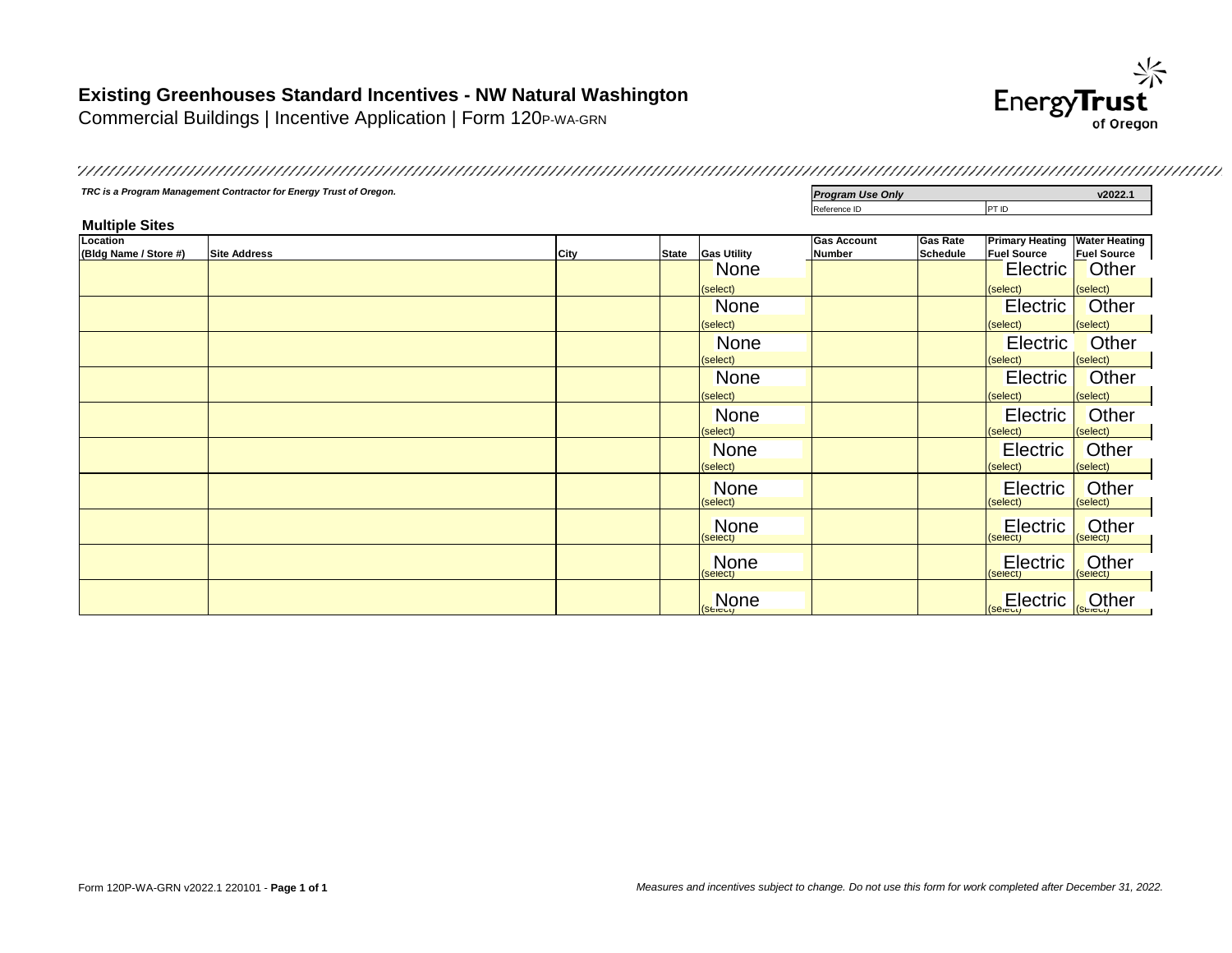## **Existing Greenhouses Standard Incentives - NW Natural Washington** Commercial Buildings | Incentive Application | Form 120P-WA-GRN



*TRC is a Program Management Contractor for Energy Trust of Oregon.*

| <b>Program Use Only</b> | v2022.1      |
|-------------------------|--------------|
| Reference ID            | <b>PT ID</b> |

### **Option to Assign Incentive Payment**

**PLEASE NOTE: The Energy Trust incentive payment will be made to Participant unless Participant and its designated Payee complete the section below to assign the payment to Payee. An IRS Form W-9 (Request for Taxpayer Identification Number and Certification) for the Payee named below must be attached if this option is selected.**

#### **PARTICIPANT AND PAYEE**

Both Participant and Payee understand and agree that if this Option to Assign Incentive Payment is selected the incentive check will be issued to the Payee named below at the address listed below and Energy Trust is not responsible for any tax liabilities that may be associated with the incentive payment. In addition, Participant understands that, notwithstanding this assignment, responsibility for complying with the terms and conditions of this incentive agreement shall continue to be the obligation of Participant, and Energy Trust's sole responsibility under this incentive agreement shall be to Participant. Accordingly, Payee understands that it shall have no rights against Energy Trust or the PMC with respect to such assignment or the payment of the incentive, and in the event that Energy Trust does not pay the incentive as a result of Participant's failure to comply with this agreement, Payee's sole recourse shall be against Participant. Participant directs Energy Trust to pay any incentive to which it is entitled to the Payee named below and waives all rights to directly receive the Energy Trust incentives for the identified energy-efficiency project.

**SIGNATURES:** By my signature below, I represent to Energy Trust that I have read this agreement and am duly authorized to sign this Option to Assign Incentive Payment on behalf of the party for whom I am signing.

| On behalf of Participant<br><b>Authorized Representative</b>                   | (printed)             |      | (signature) | Date |
|--------------------------------------------------------------------------------|-----------------------|------|-------------|------|
| Participant<br>(Legal business name as shown on W9)                            |                       |      |             |      |
| On behalf of Payee<br><b>Authorized Representative</b>                         | (printed)             |      | (signature) | Date |
| Payee Name<br>(must match submitted IRS Form W-9)                              |                       |      |             |      |
| <b>Mailing Address</b><br>(for check)<br><b>Street</b><br>State<br>City<br>Zip |                       |      |             |      |
| Phone                                                                          | C Office<br>Cell<br>O | Home | Email       |      |